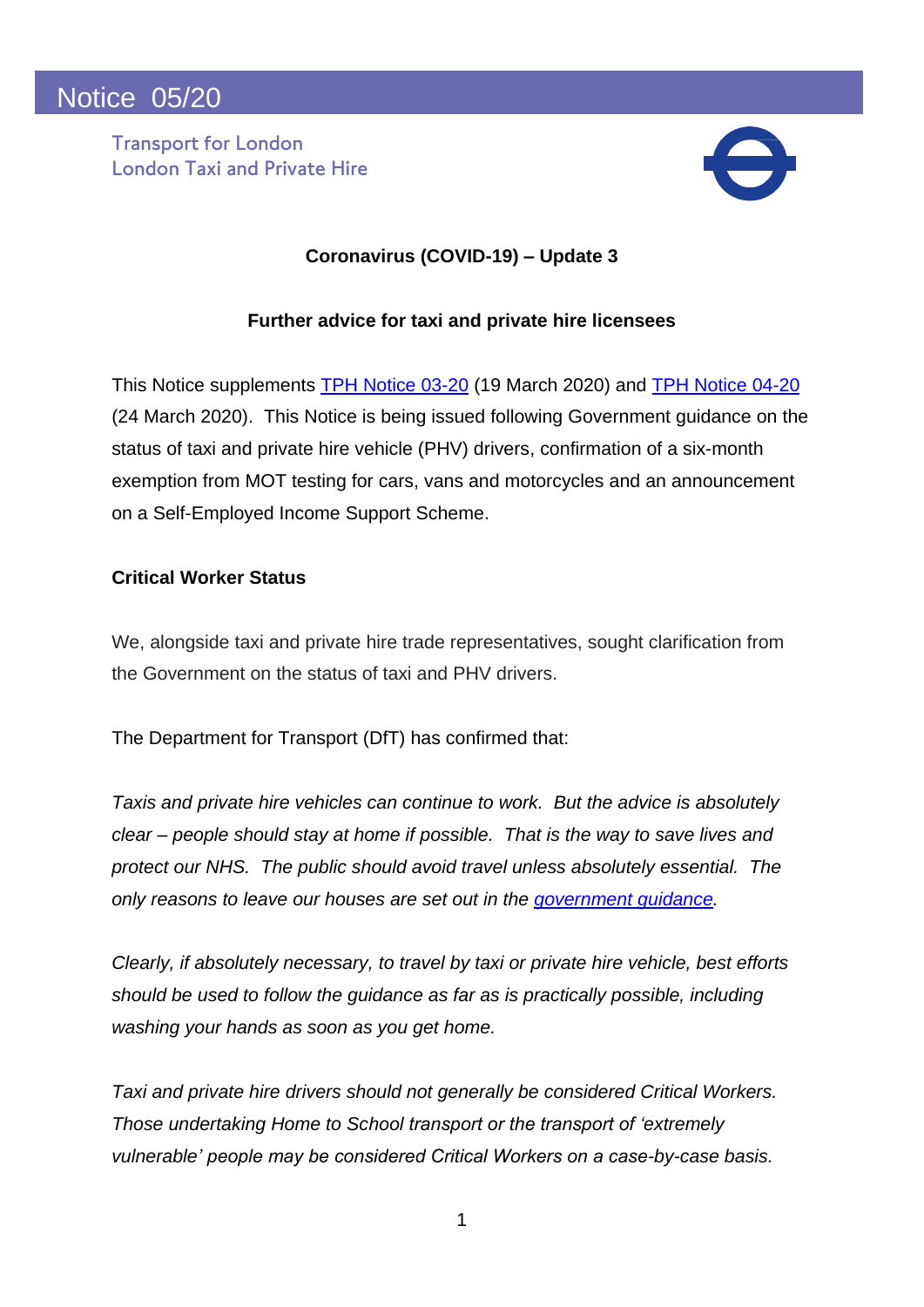**We expect all licensees that fall within the [vulnerable category](https://www.gov.uk/government/news/major-new-measures-to-protect-people-at-highest-risk-from-coronavirus) to follow Government advice and continue to self-isolate.**

### **MOT testing exemption**

On 25 March 2020 the DVSA confirmed that:

- Due to the unfolding COVID-19 situation, cars, vans and motorcycles due for their MOT from 30 March 2020 will have their MOT extended by 6 months
- This will continue until confirmed otherwise
- Vehicles must be kept in a roadworthy condition
- Drivers can be prosecuted if they drive an unsafe vehicle

Further details of this announcement are provided here: [www.gov.uk/government/news/vehicle-owners-to-be-granted-mot-exemption-in](https://www.gov.uk/government/news/vehicle-owners-to-be-granted-mot-exemption-in-battle-against-coronavirus)[battle-against-coronavirus](https://www.gov.uk/government/news/vehicle-owners-to-be-granted-mot-exemption-in-battle-against-coronavirus)

# **Temporary taxi and private hire vehicle licensing arrangements for new and renewal licences**

In our most recent **TPH Notice 04-20**, published on 24 March 2020, we announced a temporary closure of all six vehicle inspection centres while we considered the statement from the Government and appropriate arrangements for taxi and PHV licensing inspections during the Coronavirus pandemic.

To ensure the safety and welfare of our staff and taxi and PHV licensees, we are implementing a number of changes with immediate effect. These changes are being made in light of the exceptional circumstances.

The changes will enable taxi and private hire drivers to continue to work, however we remind licensees to be mindful of the [Government advice](https://www.gov.uk/government/publications/full-guidance-on-staying-at-home-and-away-from-others) that people should stay at home if possible: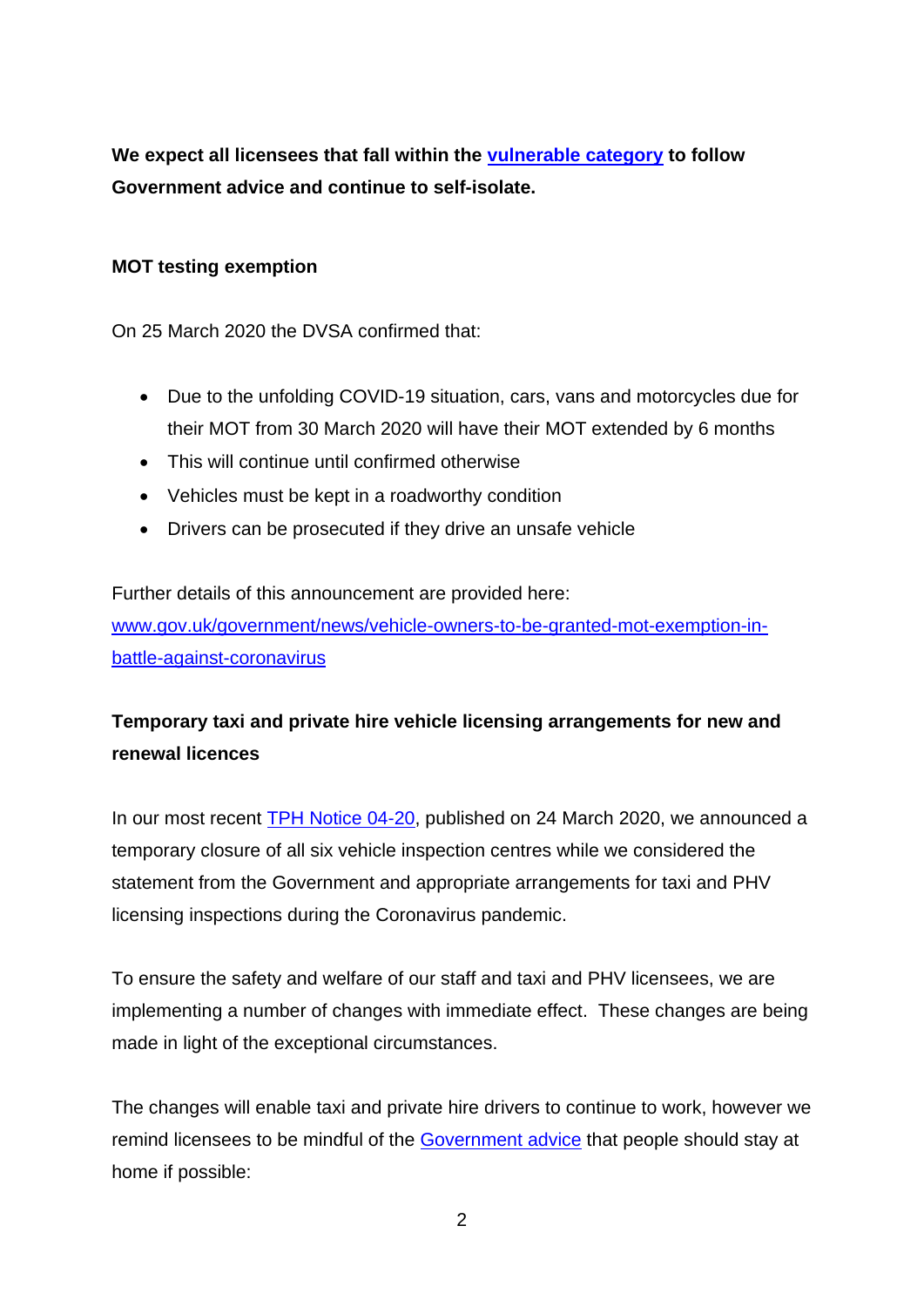- Taxi or PHV vehicle licences which have expired or are due to expire between 23 March 2020 and 30 June 2020 (inclusive) will remain licensed for a period of six months pending the full resumption of vehicle inspections and a decision by TfL on the grant of a new licence.
- The six-month period will be applied from the date the vehicle licence is due to expire. For example, if a vehicle licence is due to expire on 15 April 2020, it will remain licensed until 15 October 2020.
- Any vehicle licence that expired on or after 23 March and for which a booking was made for an inspection can continue to work. We will be providing written confirmation to all affected licensees shortly.
- We will contact all affected vehicle licensees within 14 days to provide further information on any next steps. Licensees need not take any action at this time.
- Vehicle licensees that will be affected by the above and do **not** wish to remain licensed for a further six-month period, please contact us at your earliest convenience on 0343 222 5555.
- We have limited capacity available at some inspection centres to license a taxi or PHV that is new to licensing. Applicants can apply by contacting us on 0343 222 5555 and we will consider each application on a case-by-case basis. Given the limited amount of resource that is available to process new applications, we ask that vehicles are only put forward for licensing in exceptional circumstances, to carry out critical work.
- Inspection appointments will be pre-booked only.
- We intend to continue the taxi delicensing scheme and new temporary arrangements will also be put in place to enable inspections to continue. We will communicate directly with vehicle owners who have submitted an application regarding these arrangements.

The above changes will be kept under review, taking into consideration the most upto-date public health advice from the Government.

Any further changes will be communicated via future TPH Notices.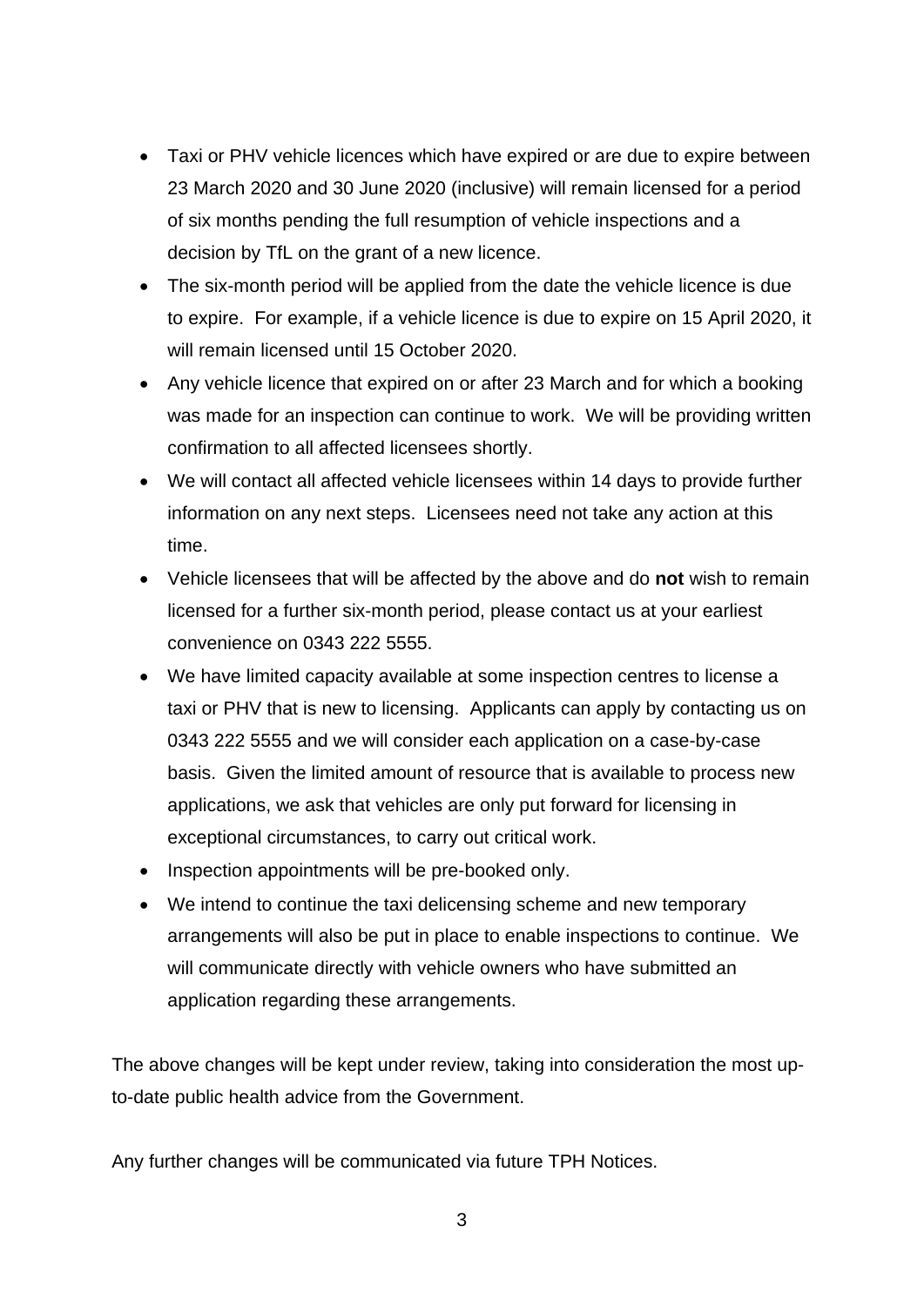More information on these changes will be published on our website shortly: [www.tfl.gov.uk/tph.](http://www.tfl.gov.uk/tph)

It remains the responsibility of vehicle owners to ensure the roadworthiness of their vehicle(s) and to ensure that vehicles continue to meet all regulatory requirements at all times. Vehicles should be inspected before every journey to ensure they comply with the criteria in the [TfL Taxi and Private Hire Inspection Manual.](http://content.tfl.gov.uk/vehicle-licence-inspection-manual-v19.pdf)

The Government has also provided advice on keeping your vehicle in good condition here:<https://www.gov.uk/check-vehicle-safe>

Compliance Officers will be carrying out targeted on-street checks during this period to ensure vehicles remain fit to be licensed and safe to carry passengers. Any vehicle found not to comply will be deemed unfit and therefore unable to continue to be used for service until it can be demonstrated to meet all regulatory standards.

### **Financial assistance, welfare and support**

On 26 March 2020, the Chancellor of the Exchequer, Rishi Sunak, announced details of a Self-Employed Income Support Scheme, through which the Government will pay those adversely affected by Coronavirus a taxable grant worth 80 per cent of their average monthly profits over the last three years, up to the value of £2,500 a month.

Further details of the scheme are provided here: [www.gov.uk/government/news/chancellor-gives-support-to-millions-of-self](https://www.gov.uk/government/news/chancellor-gives-support-to-millions-of-self-employed-individuals)[employed-individuals](https://www.gov.uk/government/news/chancellor-gives-support-to-millions-of-self-employed-individuals)

Other resources are available providing details of financial support that the Government is currently offering, including:

• [www.gov.uk/government/publications/support-for-those-affected-by-covid-19](https://www.gov.uk/government/publications/support-for-those-affected-by-covid-19)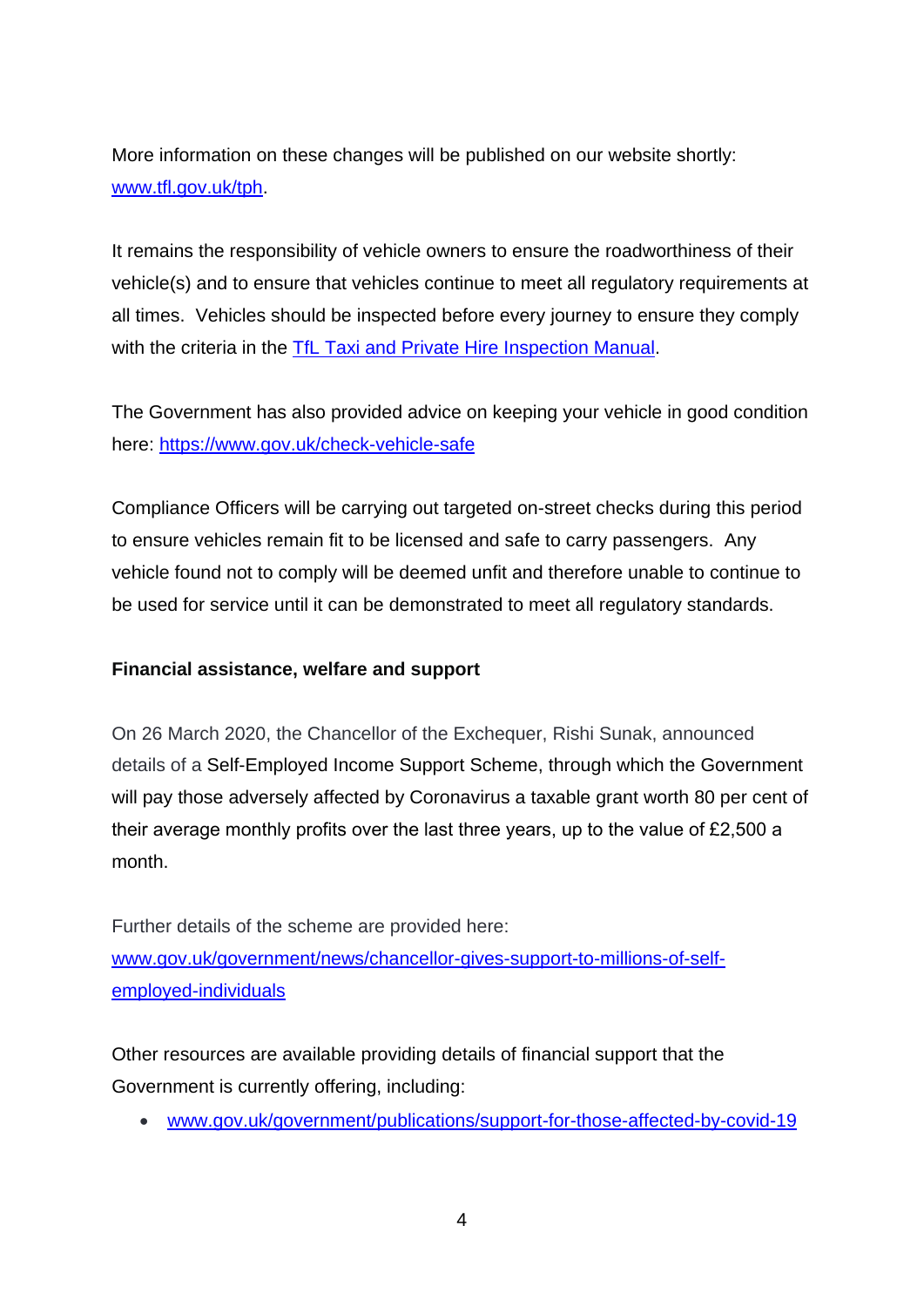- [www.gov.uk/government/publications/guidance-to-employers-and](https://www.gov.uk/government/publications/guidance-to-employers-and-businesses-about-covid-19/covid-19-support-for-businesses)[businesses-about-covid-19/covid-19-support-for-businesses](https://www.gov.uk/government/publications/guidance-to-employers-and-businesses-about-covid-19/covid-19-support-for-businesses)
- [www.british-business-bank.co.uk/ourpartners/coronavirus-business](https://www.british-business-bank.co.uk/ourpartners/coronavirus-business-interruption-loan-scheme-cbils/)[interruption-loan-scheme-cbils/](https://www.british-business-bank.co.uk/ourpartners/coronavirus-business-interruption-loan-scheme-cbils/)

We recognise these are challenging and uncertain times and would encourage anyone struggling with their mental health and wellbeing or financial difficulties to seek help from the broad range of support available including:

**SANE** [www.sane.org.uk/home](http://www.sane.org.uk/home)

**Rethink Mental Illness** [www.rethink.org/about-us](https://www.rethink.org/about-us)

**Mind** [www.mind.org.uk/](https://www.mind.org.uk/)

**Citizen's Advice Bureau** [www.citizensadvice.org.uk/](https://www.citizensadvice.org.uk/)

The [Money Advice Trust,](http://www.moneyadvicetrust.org/Pages/default.aspx) a national charity, is also available to provide advice on tackling debts and managing money. It offers free, independent and confidential advice on personal debt and provides a Business Debtline, the UK's only free dedicated debt advice service for people who are self-employed and other small business owners.

More information can be found at [www.tfl.gov.uk/tph-wellbeing.](http://www.tfl.gov.uk/tph-wellbeing)

In recognition of the current situation, the London Electric Vehicle Company (LEVC) has announced that a three-month finance payment holiday initiative has been agreed by LEVC and Black Horse (finance).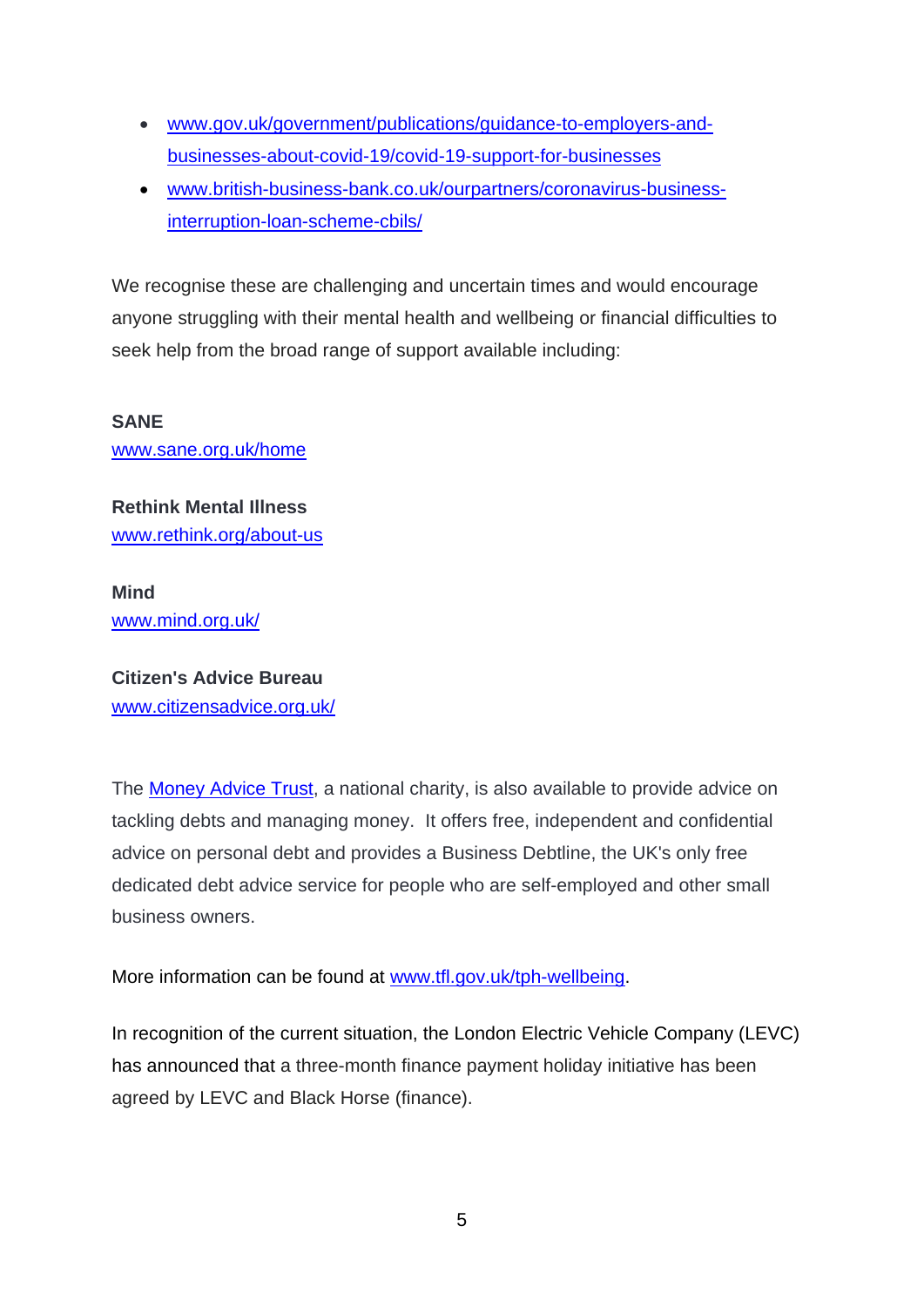TX drivers on any existing Black Horse finance contract can register their interest for a three-month suspension of repayments by completing their details at: [www.levc.com/payment-holiday.](http://www.levc.com/payment-holiday)

## **TfL driver licensing**

We continue to prioritise critical activities to ensure the continuation of taxi and PHV driver licence renewals and following up on intelligence-based information.

As explained in **TPH Notice 04/20**, due to the limited resources we have available during this time and the temporary closure of our topographical and Knowledge of London assessment centres, we are currently unable to process any new taxi and private hire drivers licence applications until further notice unless an assessment has already been completed and passed.

# **Secure English Language Test (SELT) provision**

We have been informed by our approved SELT providers that, in light of Government and Public Health England advice, they have decided to suspend testing.

Further details are provided on the companies' websites:

- <https://seltbooking.trinitycollege.co.uk/OEWeb/loadExamDtl.do>
- <https://takeielts.britishcouncil.org/united-kingdom>

Please contact Trinity or British Council directly to discuss your booking or if you are due a refund.

We are reviewing the current transitional arrangements in place for all drivers to provide confirmation that they meet the English language requirement by 30 September 2020. Further details will follow.